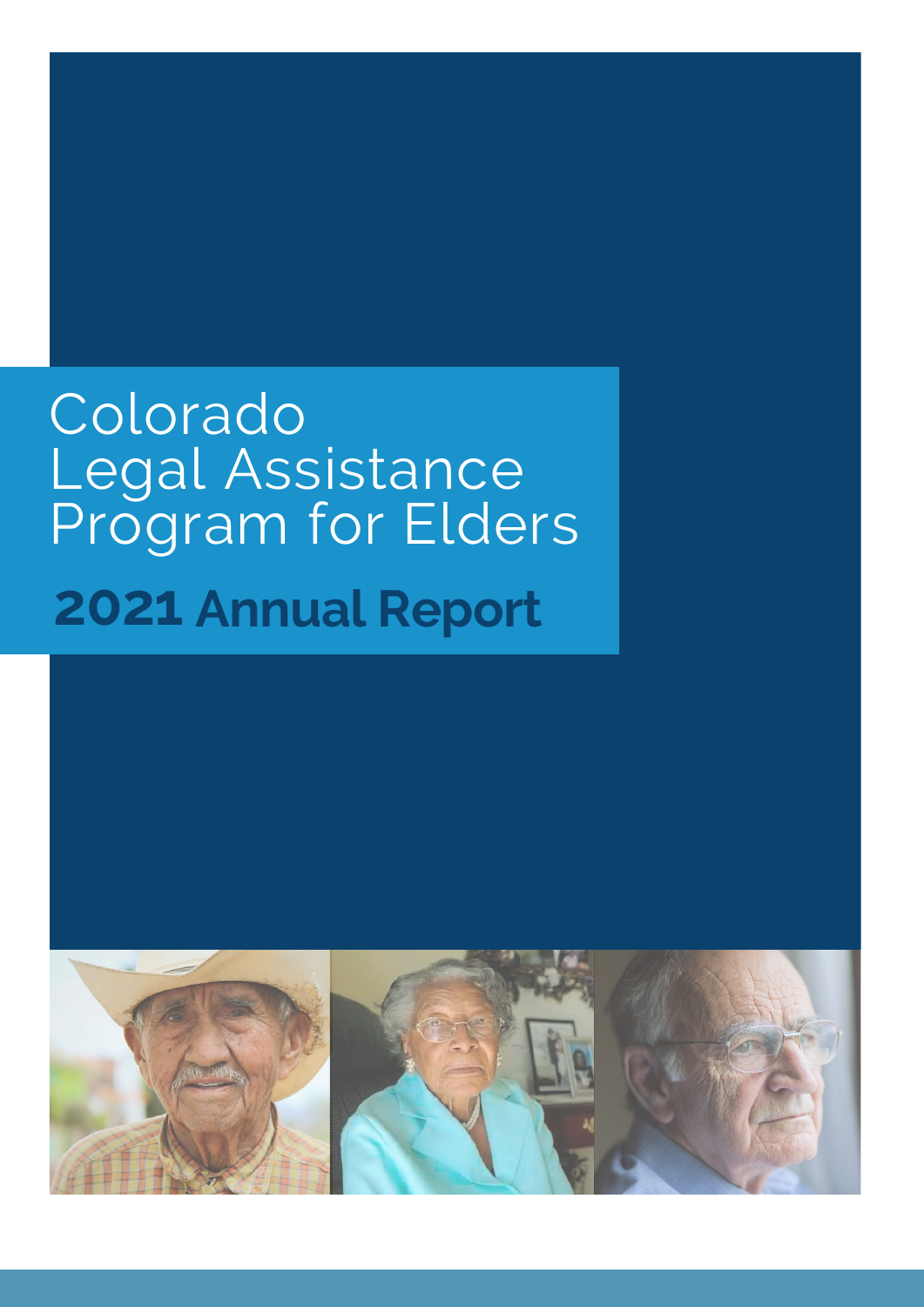# **2021 Program Highlights & Accomplishments**

The Legal Assistance Program provides legal advocacy to protect critical needs of older Coloradans, such as preserving housing, assuring access to medical care, and preventing abuse and neglect. These are services that individuals need to live with dignity as they age.

The Colorado Legal Assistance Program is established and funded by the federal Older Americans Act and the state Department of Human Services Division on Adult Services and Aging. The State Unit on Aging contracts with Disability Law Colorado to operate the Legal Assistance Program. As part of this contract, Disability Law Colorado houses the Colorado Legal Assistance Developer, a state-wide advocate for essential legal services for older individuals.

The Legal Assistance Developer works with the State Unit on Aging, Area Agencies on Aging, the local legal assistance providers, and other key members of the community to strengthen the legal services delivery system for older adults, advocate for systemic improvements, and educate elders and the community about legal rights and available resources. Disability Law Colorado also receives a grant from The Jay and Rose Phillips Family Foundation of Colorado to support the work of the Colorado Legal Assistance Developer.

# **Legal Assistance Provider Network**

The backbone of the program is a network of attorneys throughout the state who provide direct legal services to elders (age 60 or older). The State Unit on Aging allocates funds to each Area Agency on Aging (AAA) for legal assistance and the AAAs then contract with private attorneys and legal services organizations to advise and represent elders. The Older Americans Act requires legal assistance providers to prioritize elders with high social and economic need. There are 21 legal assistance providers who support the Older Americans Act work in collaboration with the AAAs. The sixteen Colorado AAA regions are represented in the map to the right.

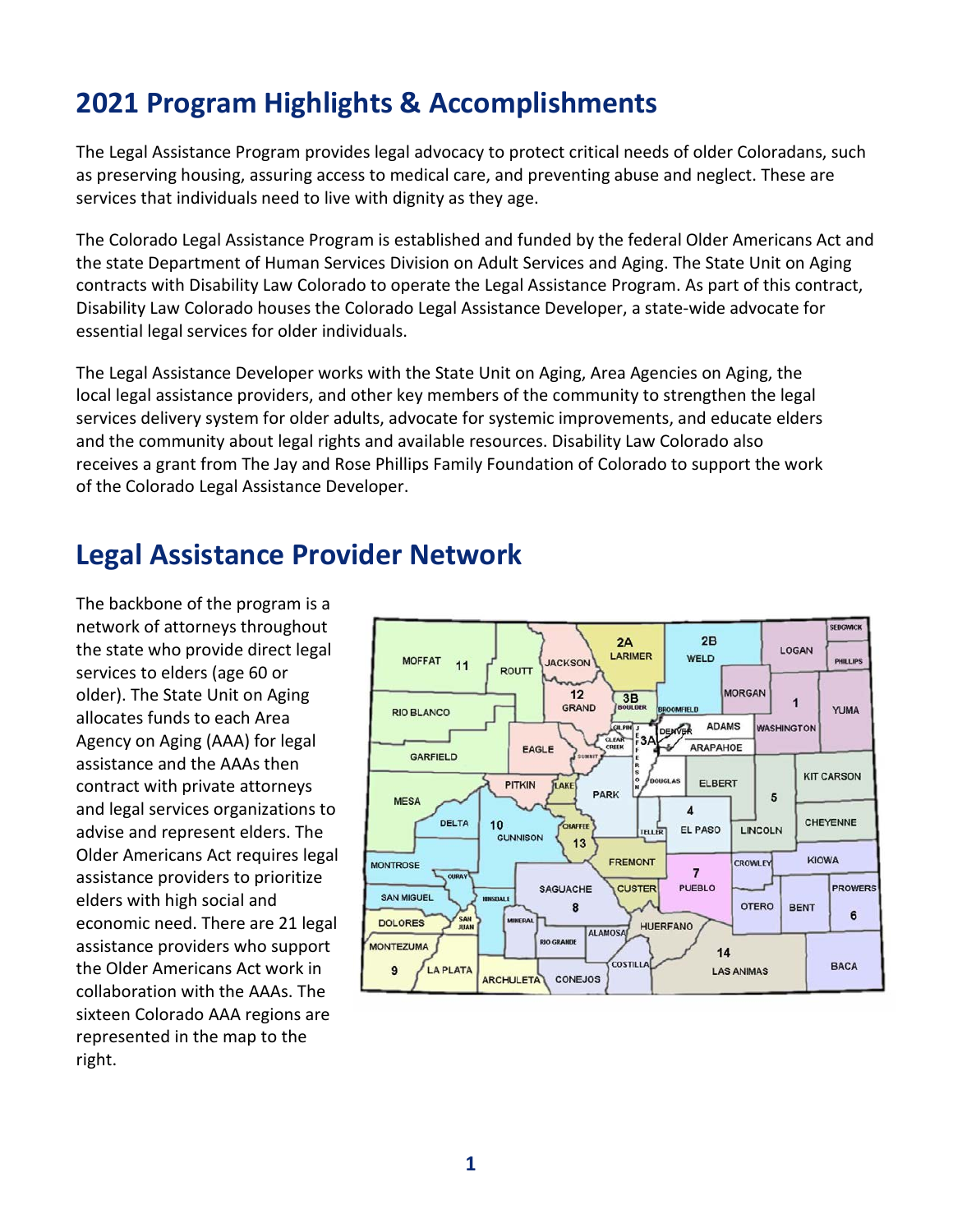# **2021 Legal Assistance Service Impact**



In 2021 legal assistance providers across the state served **5,807** older adults with a total of **14,215** hours of legal services. In addition, legal assistance providers and members of the private bar contributed **3,100** hours of pro bono service to help meet the critical legal needs of older adults.

At the same time, legal assistance providers were *unable* to serve **323** eligible elders because the resources available do not allow them to provide service to all elders who have a legal problem.

In 2021 the most urgent legal assistance needs for older adults in Colorado were:

#### **Housing**

The greatest need in 2021 was for housing issues, including defense of eviction, foreclosures, and reverse mortgages, with **37%** of the legal assistance hours devoted to housing issues.

#### **Public Benefits**

**17%** of the legal assistance hours were devoted to securing public benefits, including Medicare, Medicaid, Social Security, and nutrition assistance.

#### **Consumer and Debt**

**11%** assistance work addressed fraud, exploitation, and debt, including internet fraud, scams, and overcharges.

#### **Domestic Relations**

Slightly less than **10%** of the hours addressed domestic relations concerns, including protective orders and grandparent visitation.

The chart below summarizes the legal service hours provided for the most common legal needs of elders in 2021.

| <b>LEGAL ISSUE</b>           | <b>Hours of legal</b> | <b>Percent of legal</b> |  |
|------------------------------|-----------------------|-------------------------|--|
|                              | service               | assistance hours        |  |
| <b>Housing</b>               | 5237                  | 37%                     |  |
| <b>Public Benefits</b>       | 2448                  | 17%                     |  |
| Consumer Issue               | 1494                  | 11%                     |  |
| <b>Domestic Relations</b>    | 1316                  | 9%                      |  |
| <b>Estate Planning</b>       | 1185                  | 8%                      |  |
| Guardianship/Conservatorship | 493                   | 4%                      |  |
| <b>Elder Abuse/Neglect</b>   | 86                    | 1%                      |  |

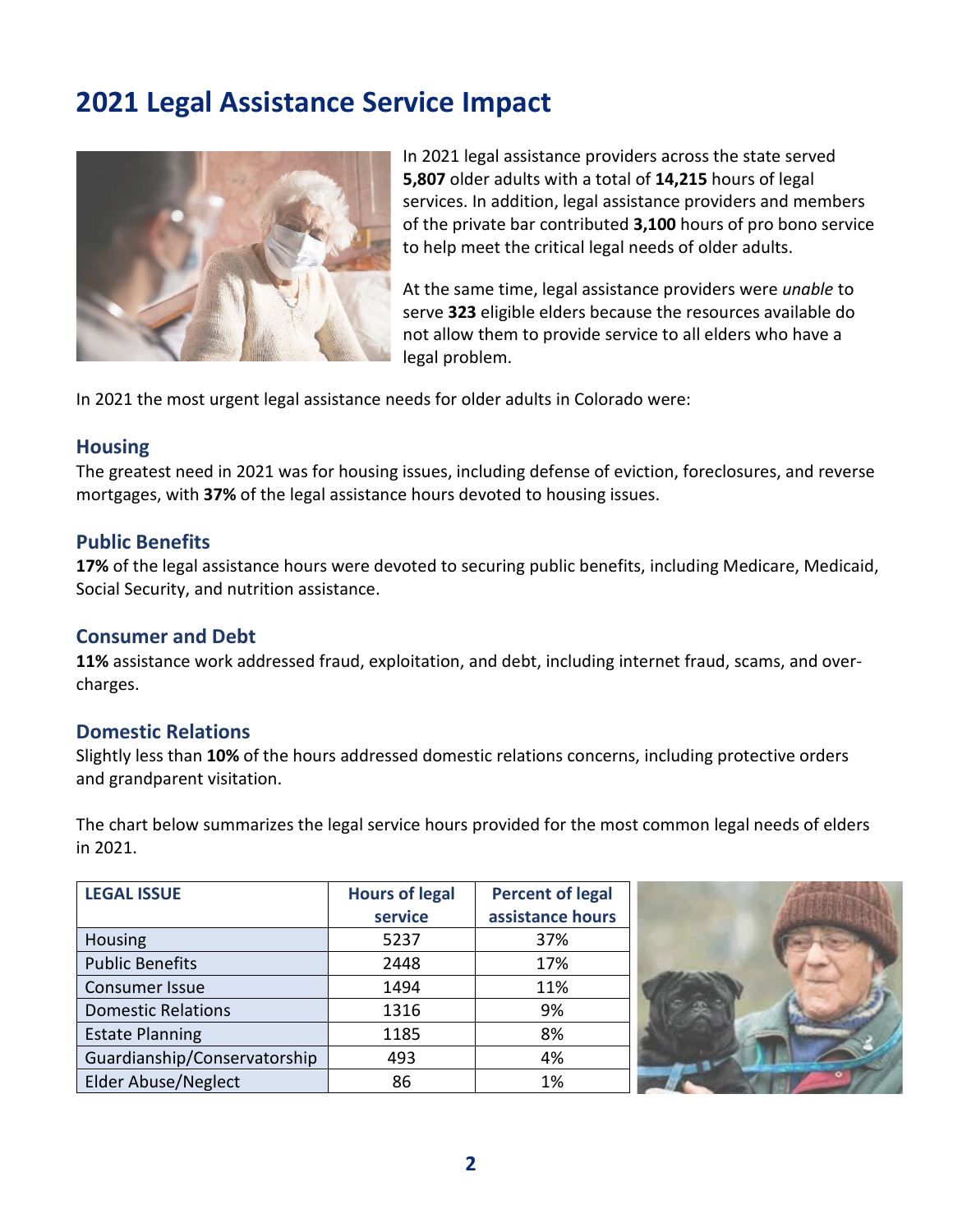# **The Role of the Colorado Legal Assistance Developer**

The Colorado Legal Assistance Developer is state-wide advocate for essential legal services for older individuals. The legal assistance developer works with the State Unit on Aging, Area Agencies on Aging, the legal assistance providers, and other key members of the community to strengthen the legal services delivery system for older adults.

In 2021 the Colorado Legal Assistance Developer:

- Responded to requests for technical assistance from lawyers, ombudsman, Area Agencies on Aging, and members of the community.
- Organized and provided training and education for legal assistance providers and Area Agency on Aging staff.
- Evaluated legal assistance providers to ensure their work complies with the Older Americans Act and state regulations.
- Provided intake and referral to elder callers in need of legal services and resources.
- Followed state and federal legislation that impacts older adults and was an active presence at the state capital.
- Actively participated in the Colorado Bar Association Elder Law Section, the Colorado Coalition for Aging, and the Office of the Public Guardian.
- Attended numerous education and outreach activities at Senior Law Days and informational events that inform hundreds of older Coloradans about their legal rights.
- Provided support to the Colorado State Long-term Care Ombudsman and ombudsmen throughout the state who advocate for residents in nursing home and assisted living facilities.

# **Legal Assistance Client Stories**

Coloradans aged 60 and older have been particularly vulnerable during the pandemic. Older adults are more likely to develop serious symptoms and die from Covid-19. On top of the medical precariousness, older adults are experiencing difficulties staying in affordable and safe housing, maintaining their jobs and incomes, and accessing essential health care, in addition to numerous other challenges. Each of the 5,807 elderly Coloradans who received legal services through the Legal Assistance Program for Elders has their own unique story. Here we share three stories of a elders who were served in the program during 2021.

#### **Mia's Story**

Mia, an elderly woman who lived on a fixed income, sought help from the local legal assistance provider for advice about an \$11,000 hospital bill that Mia's insurance had not covered. Mia had not been successful in appealing the issue with her insurance company or the hospital. The hospital had sent the bill to a collection agency. The legal assistance provider contacted the hospital billing department and the billing department agreed to call the debt back from the collection company. The hospital then resubmitted the bill to the insurance company. Insurance agreed to cover the bill and Mia later received notice that there was no further patient obligation on the bill.